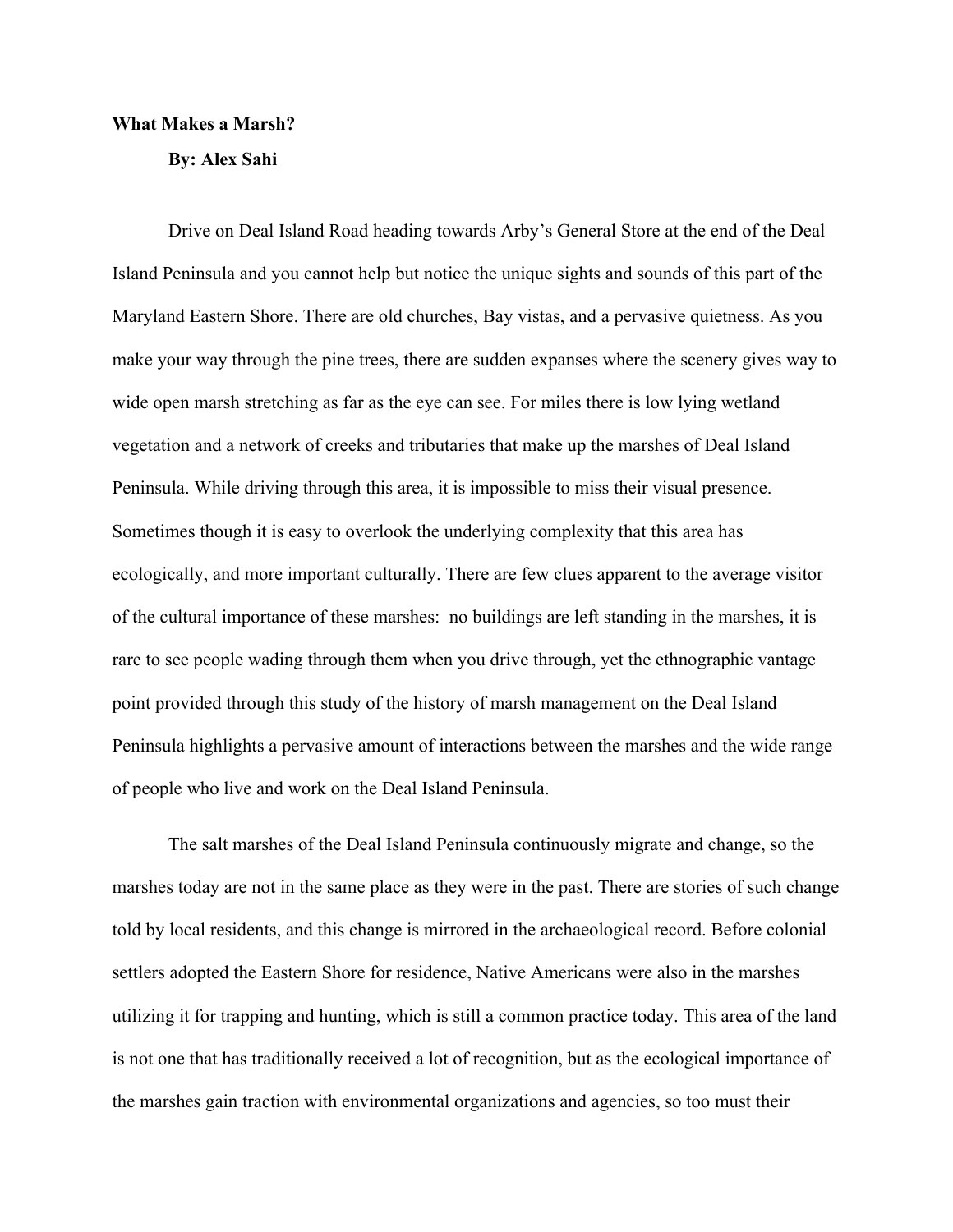cultural significance. It is important to recognize how the community has utilized, adapted, and managed the marshes and how this has helped shape the communities here. From Native American use to now, the marshes have been important. Interviews with members of the community, scientists, and those that manage the marshes help illuminate the intricate web of cultural importance that is not readily seen. It is clear that the cultural dynamics of the marsh are significant and adds far more to the story of this landscape than what is apparent as one drives by it on Deal Island Road. So, what is it that makes a marsh?

The Deal Island marshes are more than just plants and animals that they are comprised of; they are the people that associate and are associated with it. Deal Island has a long history of settlement, and this is inherently entangled with the marshes as a formidable feature of the landscape. Local Deal Island Peninsula residents explain that when "tramping" through the marsh, old building foundations, abandoned bridges, stone arrowheads, and submerged tree stumps are found throughout it. This is a clear example that marsh migration is not a new phenomenon, it is one that locals of the area have been dealing with since the first settlement. As one resident said, "Nothing can stay the same, it's gotta change." As the marshes continue to change though, so too does the management of the marshes change. Another stakeholder noted, "I think of how what I saw in the marshes of my early years… versus what I see today, it's just a phenomenal change."

Change can be quite dramatic in the marshes, and this can clearly happen within a lifetime. Community members of the Deal Island Peninsula can tell stories of how tractors use to go out to collect salt hay, and cattle used to graze in areas that are now inaccessible unless you want to be knee deep in water. One story about the how the marshes have become wetter comes from the grandfather of one of the residents of Deal Island. This individual describes how his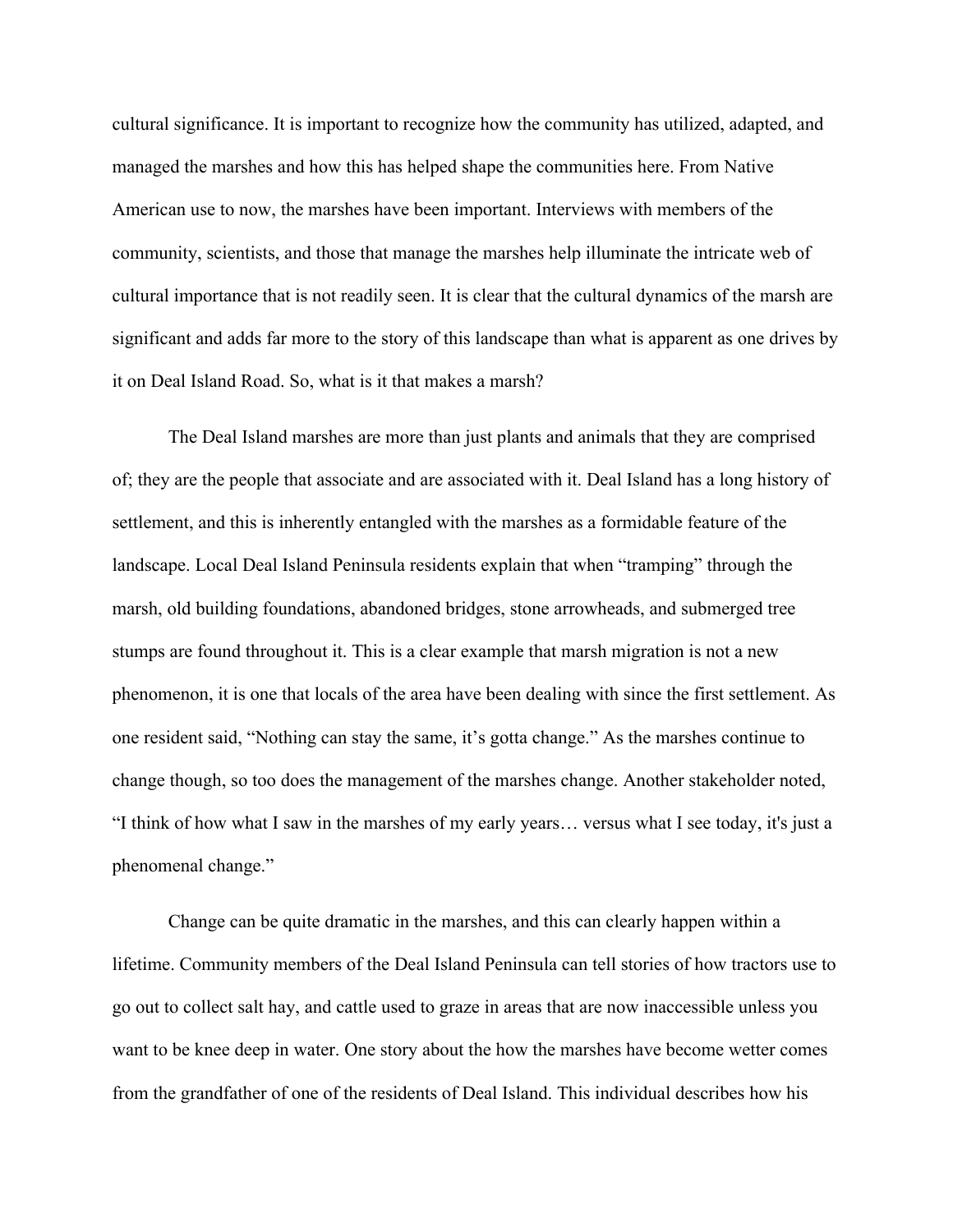grandfather used to own a boat that he occasionally used to transport fertilizer to Deal Island. On one of these trips, he was unloading his cargo in the marsh with the help of one of his crewmen, Sam, who was strong enough to carry the heavy hundred-pound bags of fertilizer a great distance across the marsh to an awaiting wagon on land. Sam was carrying two of these bags of fertilizer with ease, one on each shoulder. The captain took note of this and said to him, "you're doing pretty good, let me put another bag on ya." So, he added a third hundred-pound bag of fertilizer on Sam's load, and Sam went back across the marsh to drop the new bags of fertilizer at the wagon. He came back and said, "Captain, you better just make it two," the captain replied, "What, it's too heavy for you?" Sam relied, "No, but the ground just ain't holding up."

As the marshes continue to get wetter and move inland, management of the marshes has also changed. It is important to keep in mind that there are varying perspectives regarding the marsh and what to do with it. Residents in the early 1900's burned the marshes near Dame's Quarter to allow for better cattle feed. In 1930, the Civilian Conservation Corps created ditches to alleviate mosquitos, even though we know now that the mosquitos come from the highland area where there is still freshwater. Maryland Department of Natural Resources (DNR) used open-water marsh management to also try and control the mosquito population in the 1970's. Around this time, Maryland DNR also built a 2,800-acre impoundment to attract more migratory waterfowl, which was appreciated by both resident and management folk at the time, but may not be the case anymore. There are residents who prefer to hunt and trap in the marsh, while other residents appreciate it for its history and contribution to local identity. There are so many perspectives regarding the marsh, and these perspectives have inevitably help define the marshes on the Deal Island Peninsula. Each lens through which the marsh is viewed adds to the complexity of this seemingly untamed natural landscape. It is in fact the combination of these